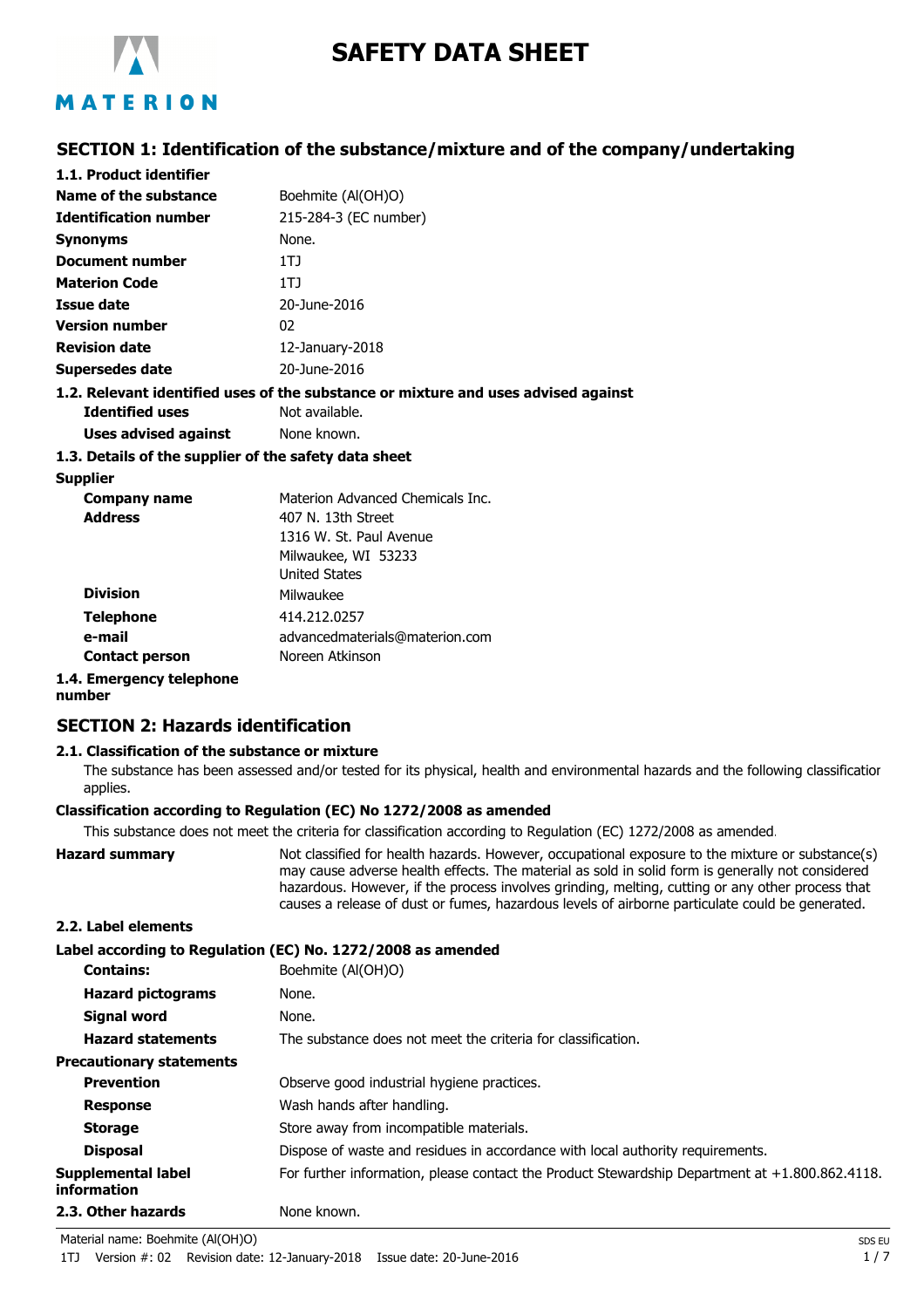# **SECTION 3: Composition/information on ingredients**

| 3.1. Substances                                                                                                                                                                                                                                                             |                        |                                                          |                                                                                               |              |
|-----------------------------------------------------------------------------------------------------------------------------------------------------------------------------------------------------------------------------------------------------------------------------|------------------------|----------------------------------------------------------|-----------------------------------------------------------------------------------------------|--------------|
| <b>General information</b>                                                                                                                                                                                                                                                  |                        |                                                          |                                                                                               |              |
| <b>Chemical name</b>                                                                                                                                                                                                                                                        | $\frac{1}{2}$          | CAS-No. / EC<br>No.                                      | <b>REACH Registration No. INDEX No.</b>                                                       | <b>Notes</b> |
| Boehmite (Al(OH)O)                                                                                                                                                                                                                                                          | $90 - 100$             | 1318-23-6<br>215-284-3                                   |                                                                                               |              |
| <b>Classification:</b>                                                                                                                                                                                                                                                      |                        |                                                          |                                                                                               |              |
| List of abbreviations and symbols that may be used above<br>M: M-factor<br>vPvB: very persistent and very bioaccumulative substance.<br>PBT: persistent, bioaccumulative and toxic substance.<br>#: This substance has been assigned Community workplace exposure limit(s). |                        |                                                          |                                                                                               |              |
| <b>SECTION 4: First aid measures</b>                                                                                                                                                                                                                                        |                        |                                                          |                                                                                               |              |
| <b>General information</b>                                                                                                                                                                                                                                                  | protect themselves.    |                                                          | Ensure that medical personnel are aware of the material(s) involved, and take precautions to  |              |
| 4.1. Description of first aid measures                                                                                                                                                                                                                                      |                        |                                                          |                                                                                               |              |
| <b>Inhalation</b>                                                                                                                                                                                                                                                           |                        |                                                          | Move to fresh air. Call a physician if symptoms develop or persist.                           |              |
| <b>Skin contact</b>                                                                                                                                                                                                                                                         |                        |                                                          | Wash off with soap and water. Get medical attention if irritation develops and persists.      |              |
| Eye contact                                                                                                                                                                                                                                                                 |                        |                                                          | Rinse with water. Get medical attention if irritation develops and persists.                  |              |
| <b>Ingestion</b>                                                                                                                                                                                                                                                            |                        | Rinse mouth. Get medical attention if symptoms occur.    |                                                                                               |              |
| 4.2. Most important<br>symptoms and effects, both<br>acute and delayed                                                                                                                                                                                                      |                        | Direct contact with eyes may cause temporary irritation. |                                                                                               |              |
| 4.3. Indication of any<br>immediate medical attention<br>and special treatment<br>needed                                                                                                                                                                                    | Treat symptomatically. |                                                          |                                                                                               |              |
| <b>SECTION 5: Firefighting measures</b>                                                                                                                                                                                                                                     |                        |                                                          |                                                                                               |              |
| <b>General fire hazards</b>                                                                                                                                                                                                                                                 |                        | No unusual fire or explosion hazards noted.              |                                                                                               |              |
| 5.1. Extinguishing media<br><b>Suitable extinguishing</b><br>media                                                                                                                                                                                                          |                        |                                                          | Water fog. Foam. Dry chemical powder. Carbon dioxide (CO2).                                   |              |
| <b>Unsuitable extinguishing</b><br>media                                                                                                                                                                                                                                    |                        |                                                          | Do not use water jet as an extinguisher, as this will spread the fire.                        |              |
| 5.2. Special hazards arising<br>from the substance or<br>mixture                                                                                                                                                                                                            |                        | During fire, gases hazardous to health may be formed.    |                                                                                               |              |
| 5.3. Advice for firefighters                                                                                                                                                                                                                                                |                        |                                                          |                                                                                               |              |
| <b>Special protective</b><br>equipment for<br>firefighters                                                                                                                                                                                                                  |                        |                                                          | Self-contained breathing apparatus and full protective clothing must be worn in case of fire. |              |

**Special firefighting** Use water spray to cool unopened containers. **procedures**

**Specific methods** Use standard firefighting procedures and consider the hazards of other involved materials.

# **SECTION 6: Accidental release measures**

|                                                              | 6.1. Personal precautions, protective equipment and emergency procedures                               |
|--------------------------------------------------------------|--------------------------------------------------------------------------------------------------------|
| For non-emergency<br>personnel                               | Keep unnecessary personnel away. For personal protection, see section 8 of the SDS.                    |
| For emergency<br>responders                                  | Keep unnecessary personnel away. Use personal protection recommended in Section 8 of the SDS.          |
| 6.2. Environmental<br>precautions                            | Avoid discharge into drains, water courses or onto the ground.                                         |
| 6.3. Methods and material for<br>containment and cleaning up | Stop the flow of material, if this is without risk. Following product recovery, flush area with water. |
| 6.4. Reference to other<br>sections                          | For personal protection, see section 8 of the SDS. For waste disposal, see section 13 of the SDS.      |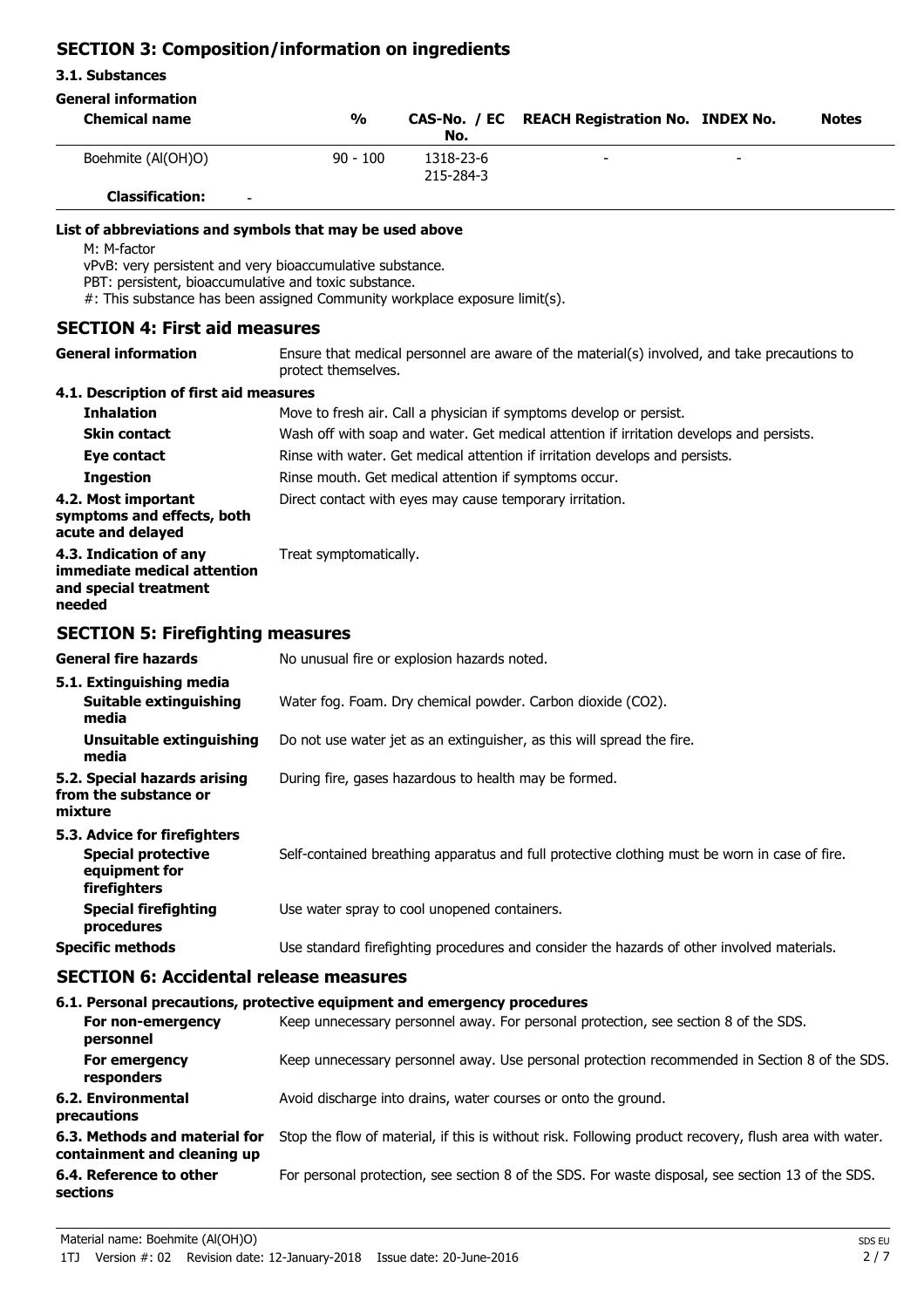# **SECTION 7: Handling and storage**

| 7.1. Precautions for safe<br>handling                                   | Avoid prolonged exposure. Observe good industrial hygiene practices.<br>Store in original tightly closed container. Store away from incompatible materials (see Section 10 of<br>the SDS).<br>Not available. |                                                                                                                                                                                                                                                                                                                                                                                                        |                      |
|-------------------------------------------------------------------------|--------------------------------------------------------------------------------------------------------------------------------------------------------------------------------------------------------------|--------------------------------------------------------------------------------------------------------------------------------------------------------------------------------------------------------------------------------------------------------------------------------------------------------------------------------------------------------------------------------------------------------|----------------------|
| 7.2. Conditions for safe<br>storage, including any<br>incompatibilities |                                                                                                                                                                                                              |                                                                                                                                                                                                                                                                                                                                                                                                        |                      |
| 7.3. Specific end use(s)                                                |                                                                                                                                                                                                              |                                                                                                                                                                                                                                                                                                                                                                                                        |                      |
|                                                                         | <b>SECTION 8: Exposure controls/personal protection</b>                                                                                                                                                      |                                                                                                                                                                                                                                                                                                                                                                                                        |                      |
| 8.1. Control parameters                                                 |                                                                                                                                                                                                              |                                                                                                                                                                                                                                                                                                                                                                                                        |                      |
| <b>Occupational exposure limits</b>                                     |                                                                                                                                                                                                              |                                                                                                                                                                                                                                                                                                                                                                                                        |                      |
| <b>Material</b>                                                         | Bulgaria. OELs. Regulation No 13 on protection of workers against risks of exposure to chemical agents at work<br><b>Type</b>                                                                                | <b>Value</b>                                                                                                                                                                                                                                                                                                                                                                                           |                      |
| Boehmite (Al(OH)O) (CAS<br>1318-23-6)                                   | <b>TWA</b>                                                                                                                                                                                                   | $2$ mg/m $3$                                                                                                                                                                                                                                                                                                                                                                                           |                      |
| September 2001)                                                         | Estonia. OELs. Occupational Exposure Limits of Hazardous Substances. (Annex of Regulation No. 293 of 18                                                                                                      |                                                                                                                                                                                                                                                                                                                                                                                                        |                      |
| <b>Material</b>                                                         | <b>Type</b>                                                                                                                                                                                                  | <b>Value</b>                                                                                                                                                                                                                                                                                                                                                                                           |                      |
| Boehmite (Al(OH)O) (CAS<br>1318-23-6)                                   | <b>TWA</b>                                                                                                                                                                                                   | 2 mg/m $3$                                                                                                                                                                                                                                                                                                                                                                                             |                      |
| <b>Finland. Workplace Exposure Limits</b><br><b>Material</b>            | <b>Type</b>                                                                                                                                                                                                  | <b>Value</b>                                                                                                                                                                                                                                                                                                                                                                                           |                      |
| Boehmite (Al(OH)O) (CAS<br>1318-23-6)                                   | <b>TWA</b>                                                                                                                                                                                                   | $2$ mg/m $3$                                                                                                                                                                                                                                                                                                                                                                                           |                      |
| <b>Material</b>                                                         | Iceland. OELs. Regulation 154/1999 on occupational exposure limits<br><b>Type</b>                                                                                                                            | <b>Value</b>                                                                                                                                                                                                                                                                                                                                                                                           |                      |
| Boehmite (Al(OH)O) (CAS<br>1318-23-6)                                   | <b>TWA</b>                                                                                                                                                                                                   | 2 mg/m $3$                                                                                                                                                                                                                                                                                                                                                                                             |                      |
| <b>Italy. Occupational Exposure Limits</b><br><b>Material</b>           | <b>Type</b>                                                                                                                                                                                                  | Value                                                                                                                                                                                                                                                                                                                                                                                                  | Form                 |
| Boehmite (Al(OH)O) (CAS<br>1318-23-6)                                   | <b>TWA</b>                                                                                                                                                                                                   | 1 mg/m3                                                                                                                                                                                                                                                                                                                                                                                                | Respirable fraction. |
| <b>Material</b>                                                         | Lithuania. OELs. Limit Values for Chemical Substances, General Requirements<br><b>Type</b>                                                                                                                   | <b>Value</b>                                                                                                                                                                                                                                                                                                                                                                                           |                      |
| Boehmite (Al(OH)O) (CAS<br>1318-23-6)                                   | TWA                                                                                                                                                                                                          | 1 $mq/m3$                                                                                                                                                                                                                                                                                                                                                                                              |                      |
| Material                                                                | Sweden. OELs. Work Environment Authority (AV), Occupational Exposure Limit Values (AFS 2015:7)<br><b>Type</b>                                                                                                | <b>Value</b>                                                                                                                                                                                                                                                                                                                                                                                           | <b>Form</b>          |
| Boehmite (Al(OH)O) (CAS<br>1318-23-6)                                   | <b>TWA</b>                                                                                                                                                                                                   | 1 mg/m $3$                                                                                                                                                                                                                                                                                                                                                                                             | Total dust.          |
| <b>Biological limit values</b>                                          | No biological exposure limits noted for the ingredient(s).                                                                                                                                                   |                                                                                                                                                                                                                                                                                                                                                                                                        |                      |
| <b>Recommended monitoring</b><br>procedures                             | Follow standard monitoring procedures.                                                                                                                                                                       |                                                                                                                                                                                                                                                                                                                                                                                                        |                      |
| <b>Derived no effect levels</b><br>(DNELs)                              | Not available.                                                                                                                                                                                               |                                                                                                                                                                                                                                                                                                                                                                                                        |                      |
| <b>Predicted no effect</b><br>concentrations (PNECs)                    | Not available.                                                                                                                                                                                               |                                                                                                                                                                                                                                                                                                                                                                                                        |                      |
| 8.2. Exposure controls                                                  |                                                                                                                                                                                                              |                                                                                                                                                                                                                                                                                                                                                                                                        |                      |
| <b>Appropriate engineering</b><br>controls                              |                                                                                                                                                                                                              | Good general ventilation (typically 10 air changes per hour) should be used. Ventilation rates should<br>be matched to conditions. If applicable, use process enclosures, local exhaust ventilation, or other<br>engineering controls to maintain airborne levels below recommended exposure limits. If exposure<br>limits have not been established, maintain airborne levels to an acceptable level. |                      |
|                                                                         | Individual protection measures, such as personal protective equipment                                                                                                                                        |                                                                                                                                                                                                                                                                                                                                                                                                        |                      |
| <b>General information</b>                                              | with the supplier of the personal protective equipment.                                                                                                                                                      | Personal protection equipment should be chosen according to the CEN standards and in discussion                                                                                                                                                                                                                                                                                                        |                      |
| Eye/face protection                                                     | Wear safety glasses with side shields (or goggles).                                                                                                                                                          |                                                                                                                                                                                                                                                                                                                                                                                                        |                      |
| <b>Skin protection</b>                                                  |                                                                                                                                                                                                              |                                                                                                                                                                                                                                                                                                                                                                                                        |                      |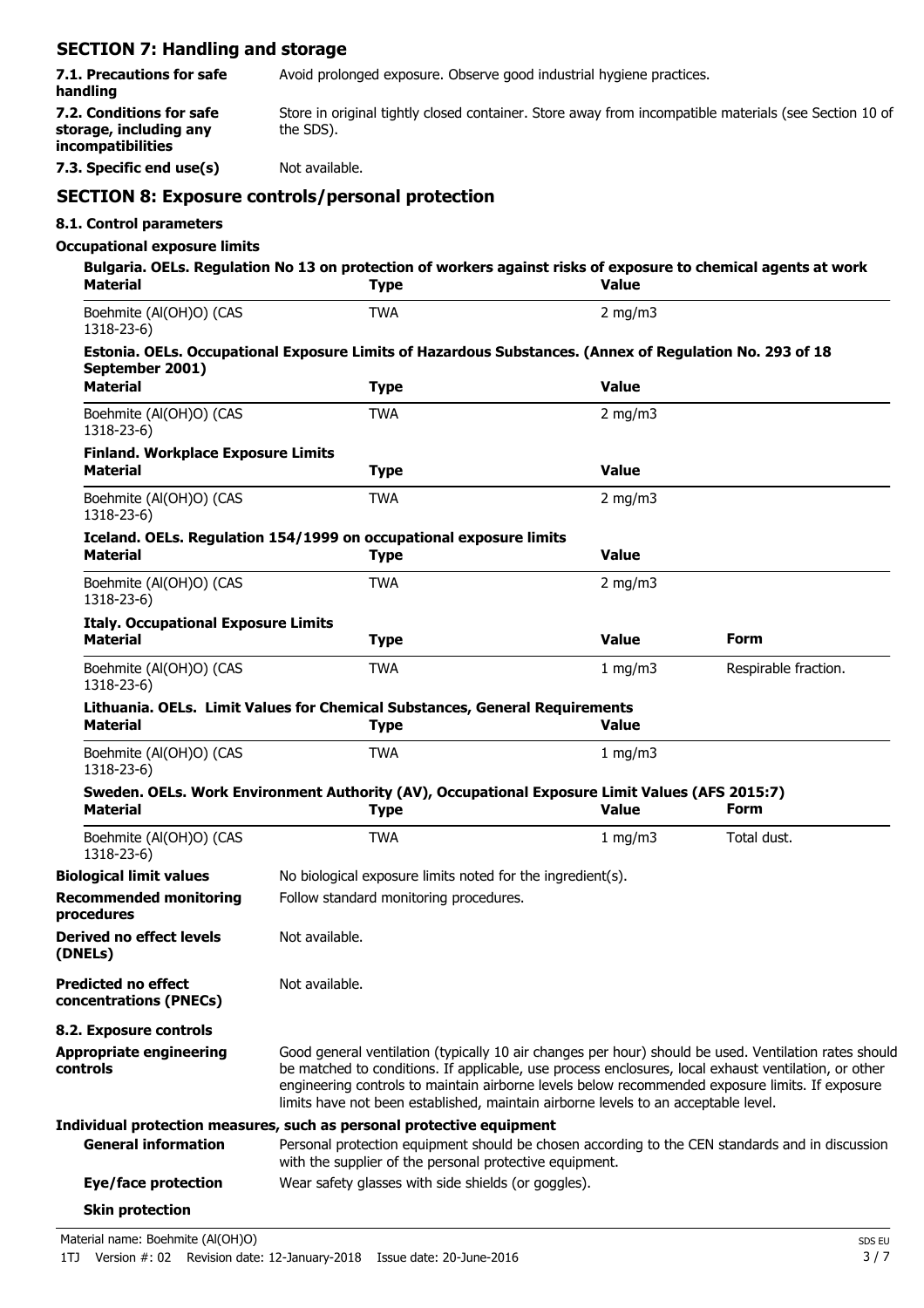| - Hand protection                         | Wear appropriate chemical resistant gloves. Suitable gloves can be recommended by the glove<br>supplier.                                                                                                                    |
|-------------------------------------------|-----------------------------------------------------------------------------------------------------------------------------------------------------------------------------------------------------------------------------|
| - Other                                   | Wear suitable protective clothing.                                                                                                                                                                                          |
| <b>Respiratory protection</b>             | In case of insufficient ventilation, wear suitable respiratory equipment.                                                                                                                                                   |
| <b>Thermal hazards</b>                    | Wear appropriate thermal protective clothing, when necessary.                                                                                                                                                               |
| <b>Hygiene measures</b>                   | Always observe good personal hygiene measures, such as washing after handling the material and<br>before eating, drinking, and/or smoking. Routinely wash work clothing and protective equipment to<br>remove contaminants. |
| <b>Environmental exposure</b><br>controls | Environmental manager must be informed of all major releases.                                                                                                                                                               |
|                                           |                                                                                                                                                                                                                             |

# **SECTION 9: Physical and chemical properties**

# **9.1. Information on basic physical and chemical properties**

## **Appearance**

| <b>Physical state</b>                               | Solid.                   |
|-----------------------------------------------------|--------------------------|
| Form                                                | Solid.                   |
| Colour                                              | Not available.           |
| Odour                                               | Not available.           |
| <b>Odour threshold</b>                              | Not available.           |
| рH                                                  | Not available.           |
| <b>Melting point/freezing point</b>                 | Not available.           |
| Initial boiling point and<br>boiling range          | Not available.           |
| <b>Flash point</b>                                  | Not available.           |
| <b>Evaporation rate</b>                             | Not available.           |
| <b>Flammability (solid, gas)</b>                    | Not available.           |
| <b>Upper/lower flammability or explosive limits</b> |                          |
| <b>Flammability limit - lower</b><br>(%)            | Not available.           |
| <b>Flammability limit -</b><br>upper $(% )$         | Not available.           |
| <b>Vapour pressure</b>                              | < 0,0000001 kPa at 25 °C |
| <b>Vapour density</b>                               | Not available.           |
| <b>Relative density</b>                             | Not available.           |
| Solubility(ies)                                     |                          |
| Solubility (water)                                  | Not available.           |
| <b>Partition coefficient</b><br>(n-octanol/water)   | Not available.           |
| <b>Auto-ignition temperature</b>                    | Not available.           |
| <b>Decomposition temperature</b>                    | Not available.           |
| <b>Viscosity</b>                                    | Not available.           |
| <b>Explosive properties</b>                         | Not explosive.           |
| <b>Oxidising properties</b>                         | Not oxidising.           |
| 9.2. Other information                              |                          |
| Molecular formula                                   | AIHO <sub>2</sub>        |

# **SECTION 10: Stability and reactivity**

| 10.1. Reactivity                            | The product is stable and non-reactive under normal conditions of use, storage and transport. |
|---------------------------------------------|-----------------------------------------------------------------------------------------------|
| 10.2. Chemical stability                    | Material is stable under normal conditions.                                                   |
| 10.3. Possibility of hazardous<br>reactions | No dangerous reaction known under conditions of normal use.                                   |
| 10.4. Conditions to avoid                   | Contact with incompatible materials.                                                          |
| 10.5. Incompatible materials                | Strong oxidising agents.                                                                      |
| 10.6. Hazardous<br>decomposition products   | No hazardous decomposition products are known.                                                |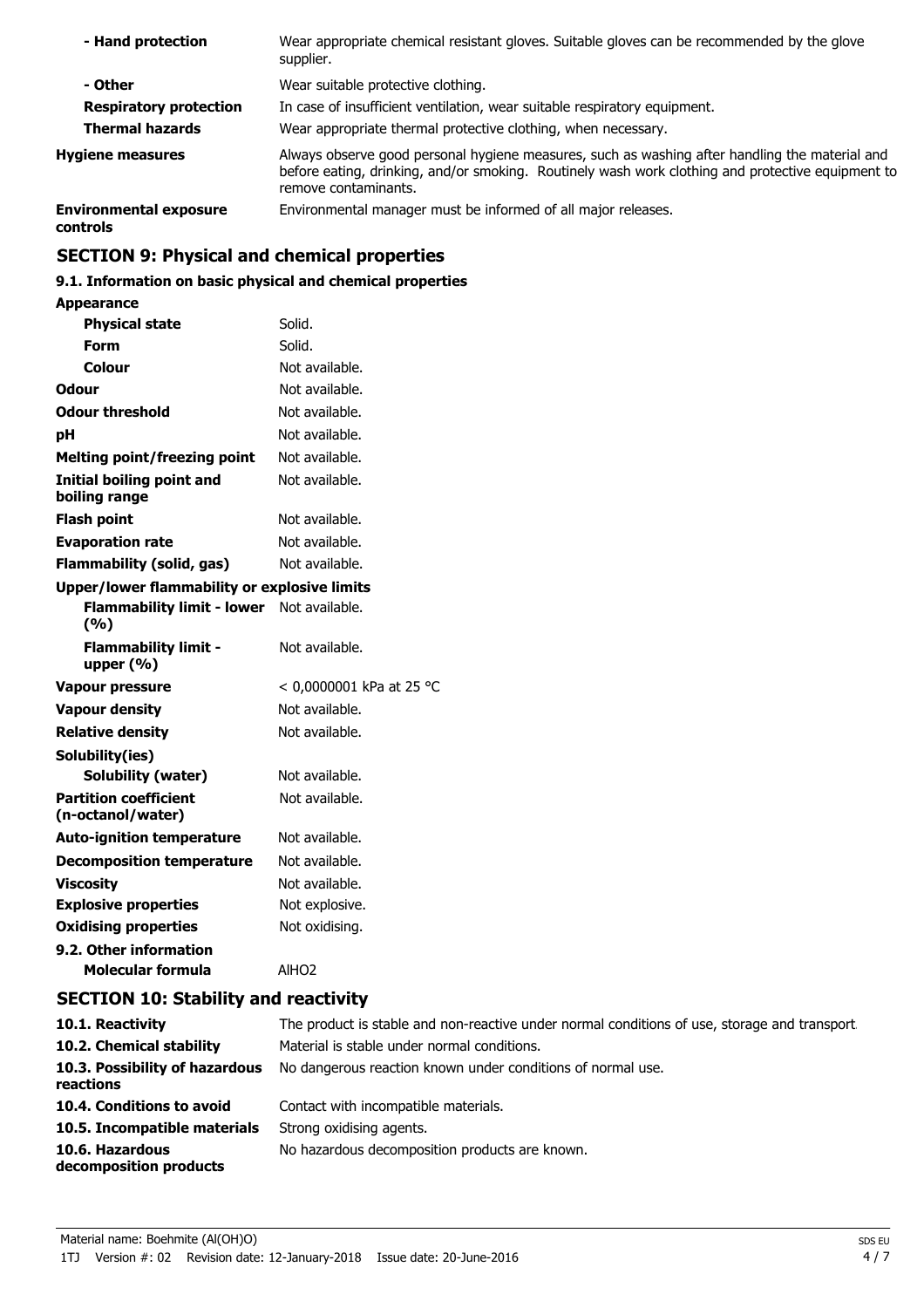# **SECTION 11: Toxicological information**

| <b>General information</b>                                   | Occupational exposure to the substance or mixture may cause adverse effects.                                           |
|--------------------------------------------------------------|------------------------------------------------------------------------------------------------------------------------|
| <b>Information on likely routes of exposure</b>              |                                                                                                                        |
| <b>Inhalation</b>                                            | Prolonged inhalation may be harmful.                                                                                   |
| <b>Skin contact</b>                                          | No adverse effects due to skin contact are expected.                                                                   |
| Eye contact                                                  | Direct contact with eyes may cause temporary irritation.                                                               |
| <b>Ingestion</b>                                             | May cause discomfort if swallowed. However, ingestion is not likely to be a primary route of<br>occupational exposure. |
| <b>Symptoms</b>                                              | Exposure may cause temporary irritation, redness, or discomfort.                                                       |
| 11.1. Information on toxicological effects                   |                                                                                                                        |
| <b>Acute toxicity</b>                                        | No data available.                                                                                                     |
| <b>Skin corrosion/irritation</b>                             | Due to partial or complete lack of data the classification is not possible.                                            |
| Serious eye damage/eye<br>irritation                         | Due to partial or complete lack of data the classification is not possible.                                            |
| <b>Respiratory sensitisation</b>                             | Due to partial or complete lack of data the classification is not possible.                                            |
| <b>Skin sensitisation</b>                                    | Due to partial or complete lack of data the classification is not possible.                                            |
| <b>Germ cell mutagenicity</b>                                | Due to partial or complete lack of data the classification is not possible.                                            |
| Carcinogenicity                                              | Due to partial or complete lack of data the classification is not possible.                                            |
| at work (as amended)                                         | Hungary. 26/2000 EüM Ordinance on protection against and preventing risk relating to exposure to carcinogens           |
| Not listed.                                                  |                                                                                                                        |
| <b>Reproductive toxicity</b>                                 | Due to partial or complete lack of data the classification is not possible.                                            |
| <b>Specific target organ toxicity</b><br>- single exposure   | Due to partial or complete lack of data the classification is not possible.                                            |
| <b>Specific target organ toxicity</b><br>- repeated exposure | Due to partial or complete lack of data the classification is not possible.                                            |
| <b>Aspiration hazard</b>                                     | Due to partial or complete lack of data the classification is not possible.                                            |
| Mixture versus substance<br>information                      | No information available.                                                                                              |
| <b>Other information</b>                                     | Not available.                                                                                                         |
|                                                              |                                                                                                                        |

### **SECTION 12: Ecological information**

| 12.1. Toxicity                                            | The product is not classified as environmentally hazardous. However, this does not exclude the<br>possibility that large or frequent spills can have a harmful or damaging effect on the environment. |
|-----------------------------------------------------------|-------------------------------------------------------------------------------------------------------------------------------------------------------------------------------------------------------|
| 12.2. Persistence and<br>degradability                    | No data is available on the degradability of this product.                                                                                                                                            |
| 12.3. Bioaccumulative<br>potential                        | No data available.                                                                                                                                                                                    |
| <b>Partition coefficient</b><br>n-octanol/water (log Kow) | Not available.                                                                                                                                                                                        |
| <b>Bioconcentration factor (BCF)</b>                      | Not available.                                                                                                                                                                                        |
| 12.4. Mobility in soil                                    | No data available.                                                                                                                                                                                    |
| 12.5. Results of PBT<br>and vPvB<br>assessment            | Not available.                                                                                                                                                                                        |
| 12.6. Other adverse effects                               | No other adverse environmental effects (e.g. ozone depletion, photochemical ozone creation<br>potential, endocrine disruption, global warming potential) are expected from this component.            |

# **SECTION 13: Disposal considerations**

#### **13.1. Waste treatment methods** Dispose of in accordance with local regulations. Empty containers or liners may retain some product residues. This material and its container must be disposed of in a safe manner (see: Disposal instructions). **Residual waste** Since emptied containers may retain product residue, follow label warnings even after container is emptied. Empty containers should be taken to an approved waste handling site for recycling or disposal. **Contaminated packaging EU waste code** The Waste code should be assigned in discussion between the user, the producer and the waste disposal company.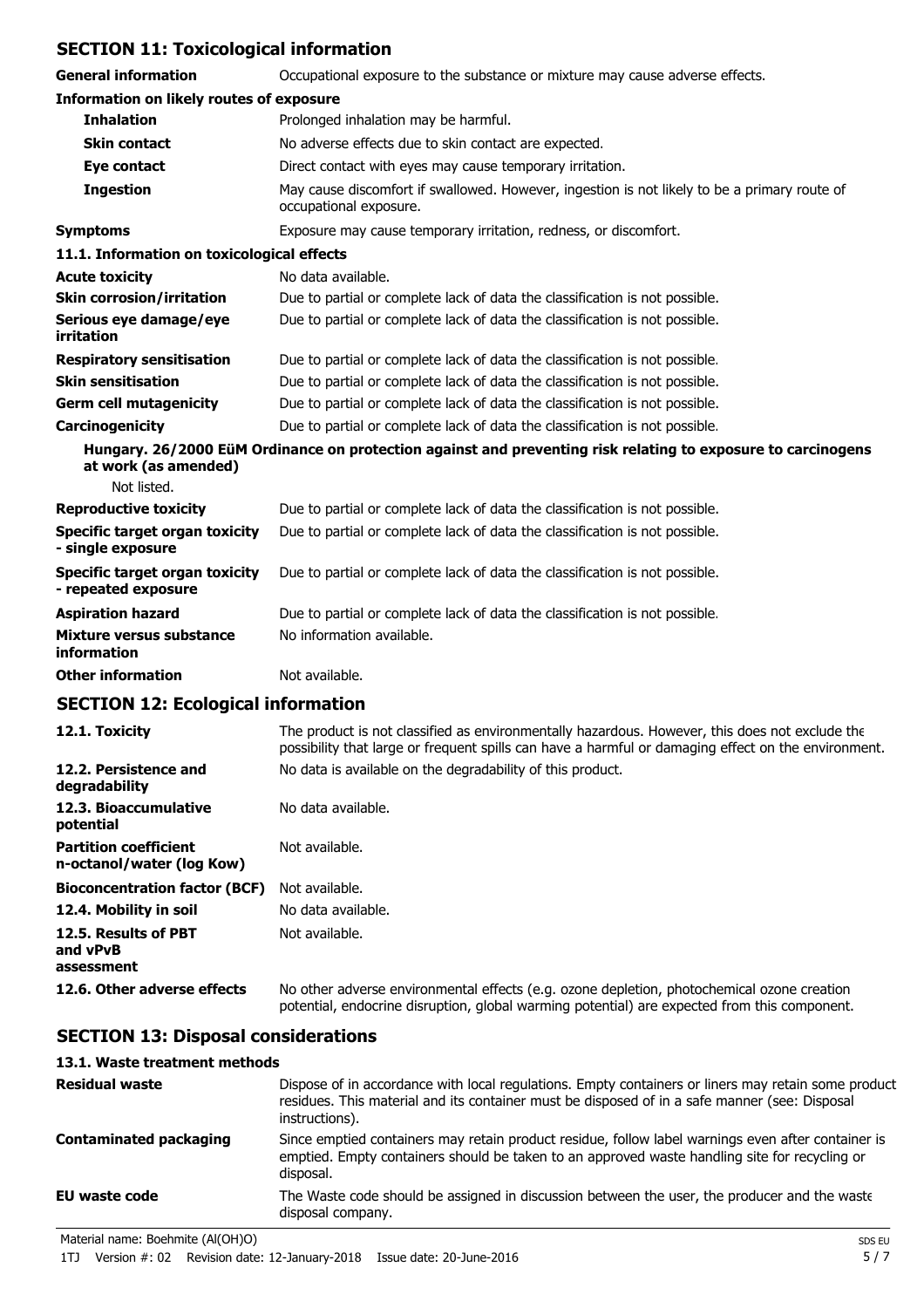**Special precautions Dispose in accordance with all applicable regulations.** 

# **SECTION 14: Transport information**

### **ADR**

14.1. - 14.6.: Not regulated as dangerous goods.

### **RID**

14.1. - 14.6.: Not regulated as dangerous goods.

### **ADN**

14.1. - 14.6.: Not regulated as dangerous goods.

#### **IATA**

14.1. - 14.6.: Not regulated as dangerous goods.

#### **IMDG**

14.1. - 14.6.: Not regulated as dangerous goods.

## **SECTION 15: Regulatory information**

**15.1. Safety, health and environmental regulations/legislation specific for the substance or mixture**

### **EU regulations**

**Regulation (EC) No. 1005/2009 on substances that deplete the ozone layer, Annex I and II, as amended** Not listed.

**Regulation (EC) No. 850/2004 On persistent organic pollutants, Annex I as amended** Not listed.

**Regulation (EU) No. 649/2012 concerning the export and import of dangerous chemicals, Annex I, Part 1 as amended**

#### Not listed.

**Regulation (EU) No. 649/2012 concerning the export and import of dangerous chemicals, Annex I, Part 2 as amended**

Not listed.

**Regulation (EU) No. 649/2012 concerning the export and import of dangerous chemicals, Annex I, Part 3 as amended**

Not listed.

**Regulation (EU) No. 649/2012 concerning the export and import of dangerous chemicals, Annex V as amended** Not listed.

**Regulation (EC) No. 166/2006 Annex II Pollutant Release and Transfer Registry, as amended** Not listed.

**Regulation (EC) No. 1907/2006, REACH Article 59(10) Candidate List as currently published by ECHA** Not listed.

### **Authorisations**

**Regulation (EC) No. 1907/2006, REACH Annex XIV Substances subject to authorization, as amended** Not listed.

### **Restrictions on use**

**Regulation (EC) No. 1907/2006, REACH Annex XVII Substances subject to restriction on marketing and use as amended**

Not listed.

**Directive 2004/37/EC: on the protection of workers from the risks related to exposure to carcinogens and mutagens at work, as amended.**

Not listed.

#### **Other EU regulations**

| Not listed.                         | Directive 2012/18/EU on major accident hazards involving dangerous substances, as amended                                                                                                                     |
|-------------------------------------|---------------------------------------------------------------------------------------------------------------------------------------------------------------------------------------------------------------|
| <b>Other regulations</b>            | The product is classified and labelled in accordance with EC directives or respective national laws.<br>This Safety Data Sheet complies with the requirements of Regulation (EC) No 1907/2006, as<br>amended. |
| <b>National regulations</b>         | Follow national regulation for work with chemical agents.                                                                                                                                                     |
| 15.2. Chemical safety<br>assessment | No Chemical Safety Assessment has been carried out.                                                                                                                                                           |